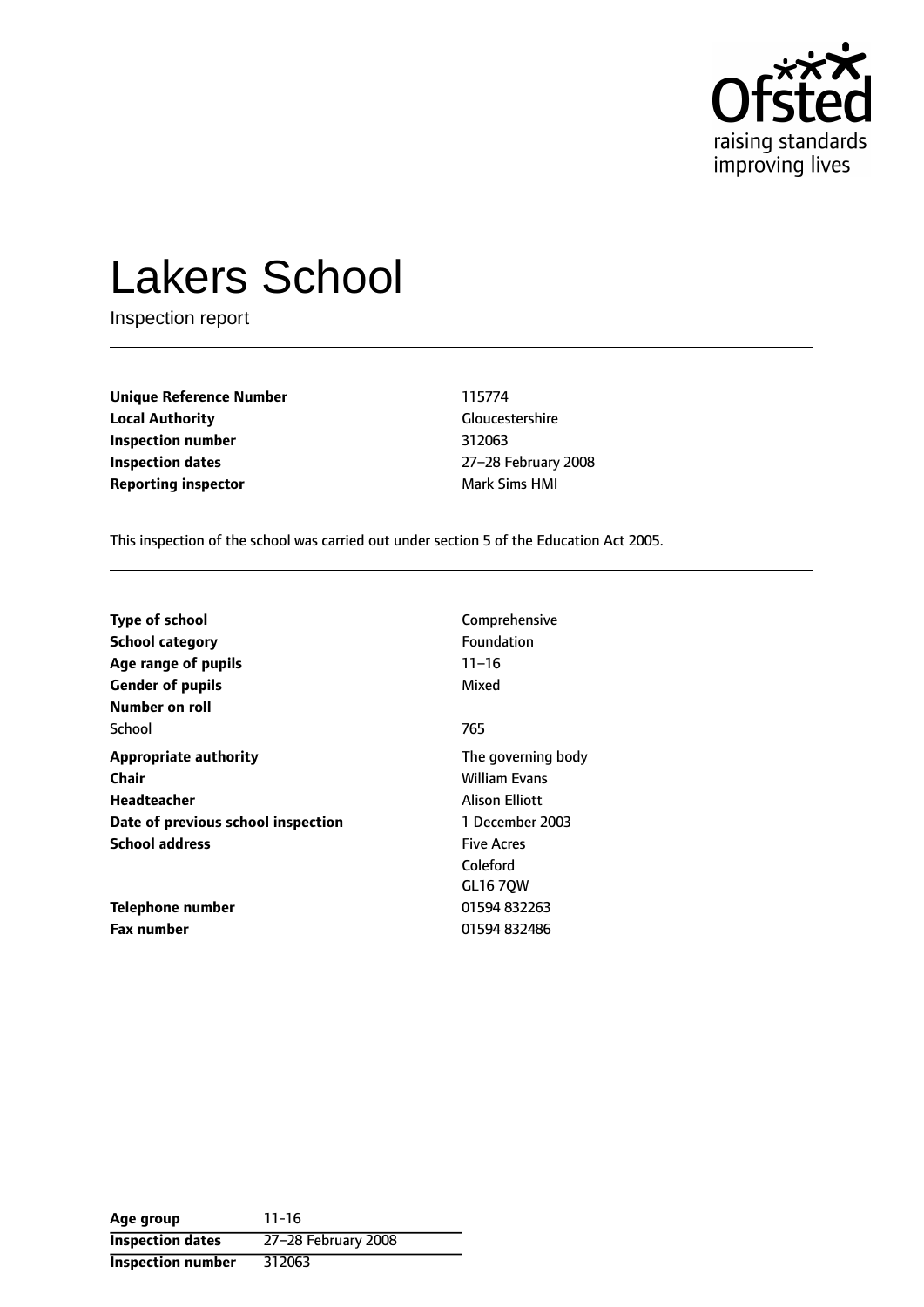.

© Crown copyright 2008

#### Website: www.ofsted.gov.uk

This document may be reproduced in whole or in part for non-commercial educational purposes, provided that the information quoted is reproduced without adaptation and the source and date of publication are stated.

Further copies of this report are obtainable from the school. Under the Education Act 2005, the school must provide a copy of this report free of charge to certain categories of people. A charge not exceeding the full cost of reproduction may be made for any other copies supplied.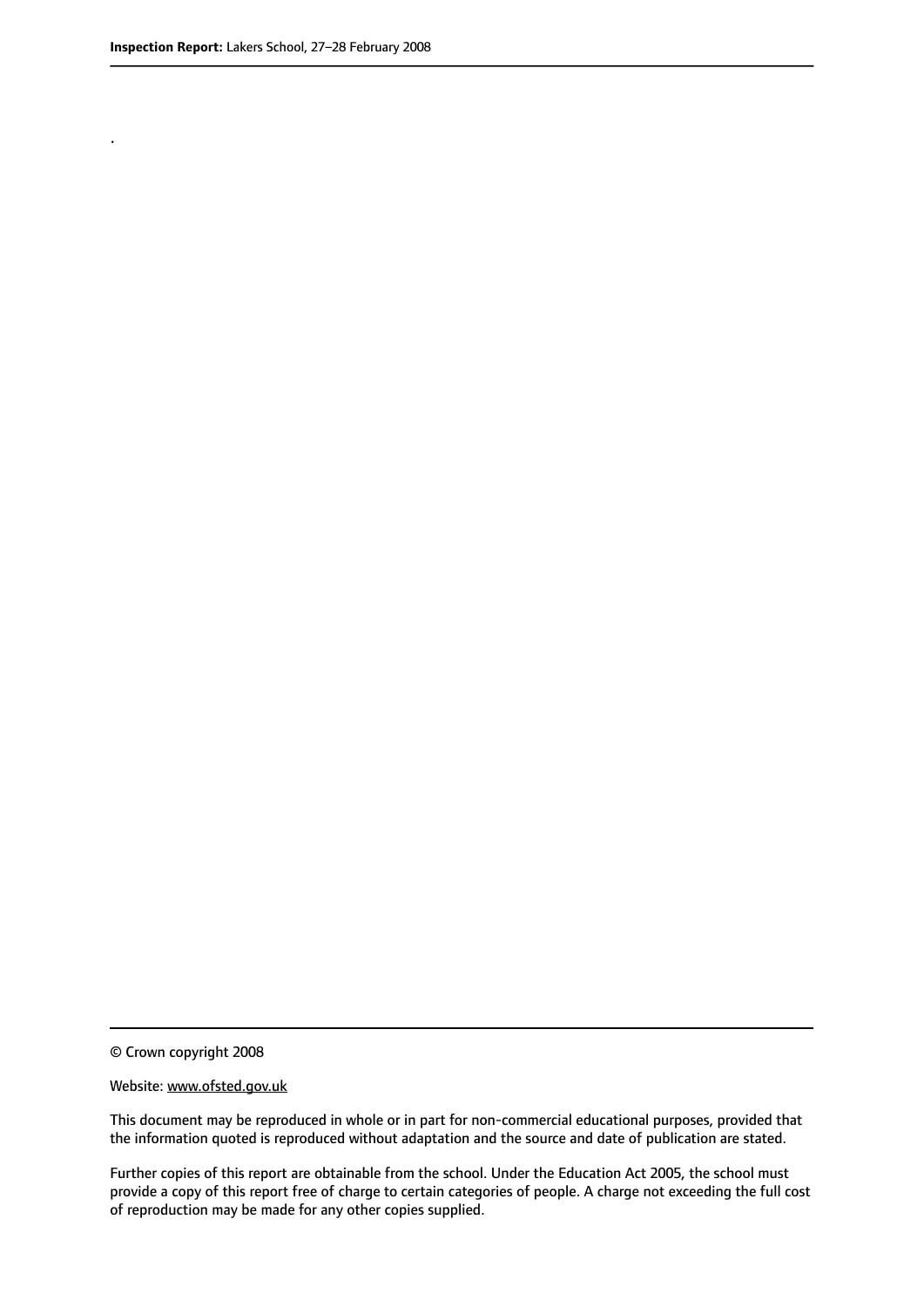# **Introduction**

The inspection was carried out by one of Her Majesty's Inspectors of Schools and three Additional Inspectors.

## **Description of the school**

Lakers School is a smaller-than-average secondary school situated in the Forest of Dean. It has been a specialist school in business and enterprise since September 2007. The percentage of students from minority ethnic backgrounds in the school is very low, as is the number of students for whom English is an additional language. The proportion of students eligible for free school meals is slightly below the national average. The percentage of students with learning difficulties and/or disabilities, including those with a statement of special educational need, is higher than that found in most schools. The school has received the full International Schools award, the Healthy School award, the Sportsmark Gold award and the Artsmark Silver award. It holds Investors in People status.

## **Key for inspection grades**

| Outstanding  |
|--------------|
| Good         |
| Satisfactory |
| Inadequate   |
|              |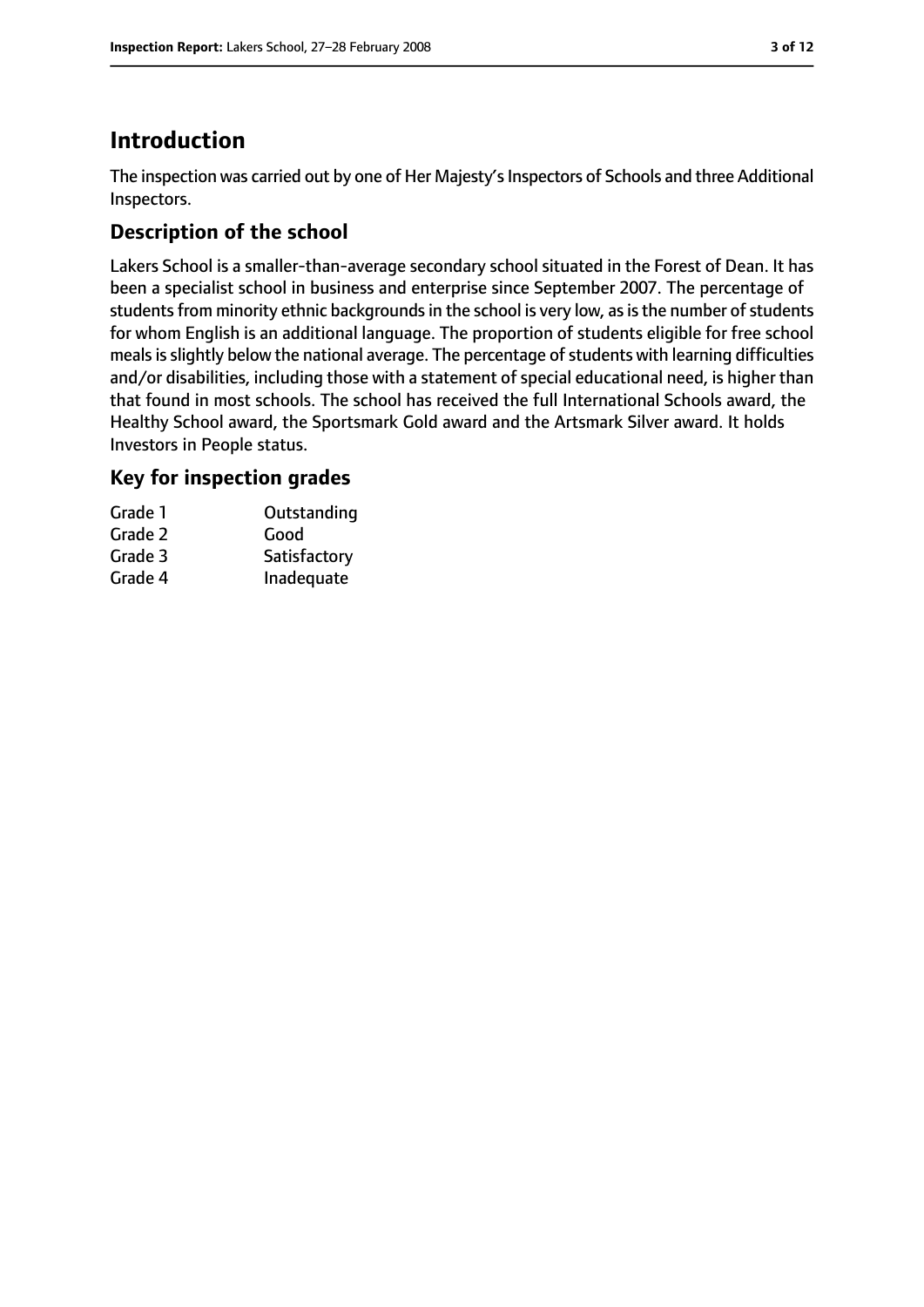# **Overall effectiveness of the school**

#### **Grade: 3**

The school is providing a satisfactory standard of education overall. The senior leadership team has been strengthened recently and under its clear vision and direction, Lakers is improving. Particular features of the school, such as partnerships with outside agencies, provision of care, students' adoption of healthy lifestyles and their contribution to the community, are outstanding. All aspects of the school are at least satisfactory but there are inconsistencies in the quality of leadership and management and teaching and learning which lead to the students' satisfactory achievement.

Test and examination results are rising and the gap between these and the national averages over time, particularly at Key Stage 4, is closing. When students join the school, they are working at levels which are below average. By the time they leave at the end of Year 11, standards are in line with the national average. Students make satisfactory progress overall because the quality of the teaching is satisfactory. Students with learning difficulties and/or disabilities make satisfactory progress in line with their peers in lessons but good progress when they receive specialist support or provision.

Students' personal development and well-being are good overall. Students have outstanding attitudes to adopting healthy lifestyles; the physical education team plays a significant part in this. Students' contribution to the community in the way they make decisions and take responsibilities is also outstanding. Despite the hard work of the school with other agencies, levels of attendance remain broadly average.

Teaching and learning are satisfactory because of the wide range in their quality, which extends from outstanding to inadequate. Teaching is not consistent in the way lessons are planned to take account of different groups of learners and the way work is assessed through marking of books. There are examples of outstanding practice, which are not sufficiently shared and embedded throughout the school.

The curriculum is good. Arrangements for local partnerships are outstanding. The development of flexible vocational pathways and the innovative '7UP' programme in Year 7 are strengths of the provision. Parents and students have commended the range of extra-curricular activities but, as yet, curriculum changes have not had sufficient impact on raising standards for lower-attaining students.

Care, guidance and support are good overall. Pastoral care is outstanding. Arrangements for academic guidance are satisfactory, although they are not sufficiently established across the school and are applied inconsistently within teams. While many parents commented favourably about the school, particularly on the quality of care, a significant minority do not feel sufficiently informed and involved.

Leadership and management are satisfactory overall but with a number of strengths. The leadership of the headteacher and newly established senior leadership team is good and there is good capacity within this team to make the further improvements needed. The governing body has made rapid improvements and carries out its responsibilities to support and challenge the school well. The specialist status has been achieved very recently and so it is too early to judge its impact yet. The leadership of team leaders is too varied, however, and inconsistencies at thislevel have held the school back from making improvements at a faster rate. Senior leaders have a clear view of where the strengths and weaknesses lie at this level and are working hard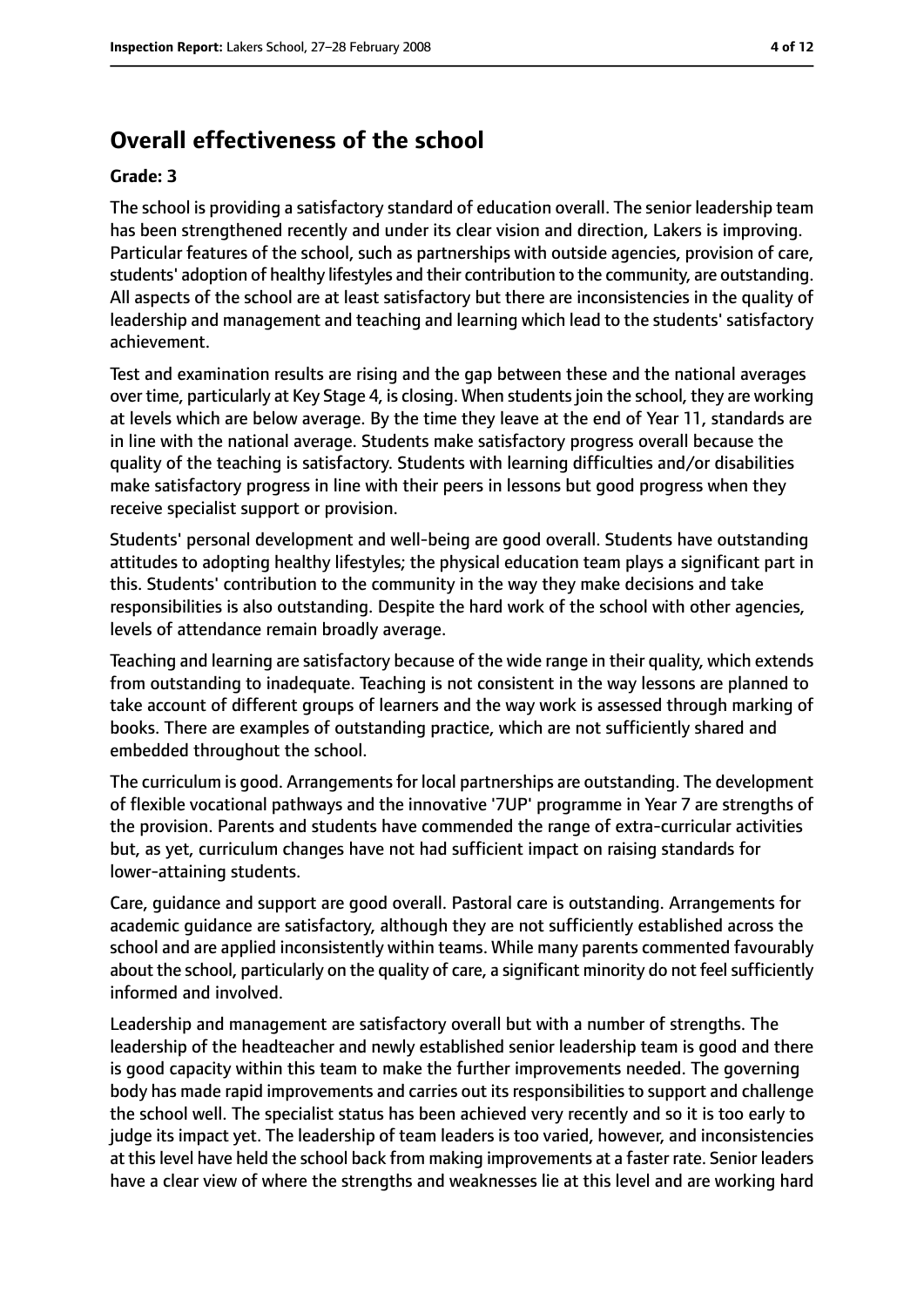to make improvements through a series of subject reviews. The school has made satisfactory improvement since the last inspection and gives satisfactory value for money.

### **What the school should do to improve further**

- Ensure the quality of leadership and management of middle leaders is consistently good.
- Ensure that the best examples of lesson planning, provision for different learners and assessment are shared and applied throughout the school.
- Work closely with parents to engage them more in their children's learning.

A small proportion of the schools whose overall effectiveness is judged satisfactory but which have areas of underperformance will receive a monitoring visit by an Ofsted inspector before their next section 5 inspection.

## **Achievement and standards**

#### **Grade: 3**

Students' achievement is satisfactory overall. When they join the school at the start of Year 7, students are working at levels that are below average. By the time students leave at the end of Year 11, standards are broadly average.

At Key Stage 3, results in the national tests have been steadily improving in English and mathematics, and in 2007, closed the gap with the national averages, although in science the gap widened. Overall, standards at the end of Year 9 are broadly average. Standards in GCSE examinations have risen over time for students attaining five or more A\* to C grades. The proportion of five good passes including English and mathematics has also risen. The school recognises that the proportion achieving five or more A\* to G grades is not high enough and has taken steps, particularly in its vocational curriculum, to address this. While the school met and exceeded its challenging target for higher-attaining students, it did not do so for lower-attaining boys.

There is variability in performance in individual subjects at GCSE. Students did well in physical education, religious education, information and communication technology, business studies, history and art and design compared with national results but less well in English, mathematics and science. Students from vulnerable groups make satisfactory progress in line with their peers but do better when they receive specialist support. Recent improvements to the analysis of data have enabled the school to identify students at risk of underachieving, but there is too much inconsistency within subjects in how effectively this information is used.

## **Personal development and well-being**

#### **Grade: 2**

Students' spiritual, moral, social and cultural development is good. Students value the range of opportunities provided for them through tutor periods, assemblies and lessons to reflect on issues important to them. They enjoy the social aspects of school, in particular their friendships, and many demonstrate positive attitudes to their learning. Students report that they feel safe, and are confident that any incidents of bullying and racial harassment are dealt with effectively. Their awareness and adoption of healthy and safe lifestyles is excellent. They particularly value the creative menus available to them in the canteen and the wealth of sporting opportunities available to them, both during and after school.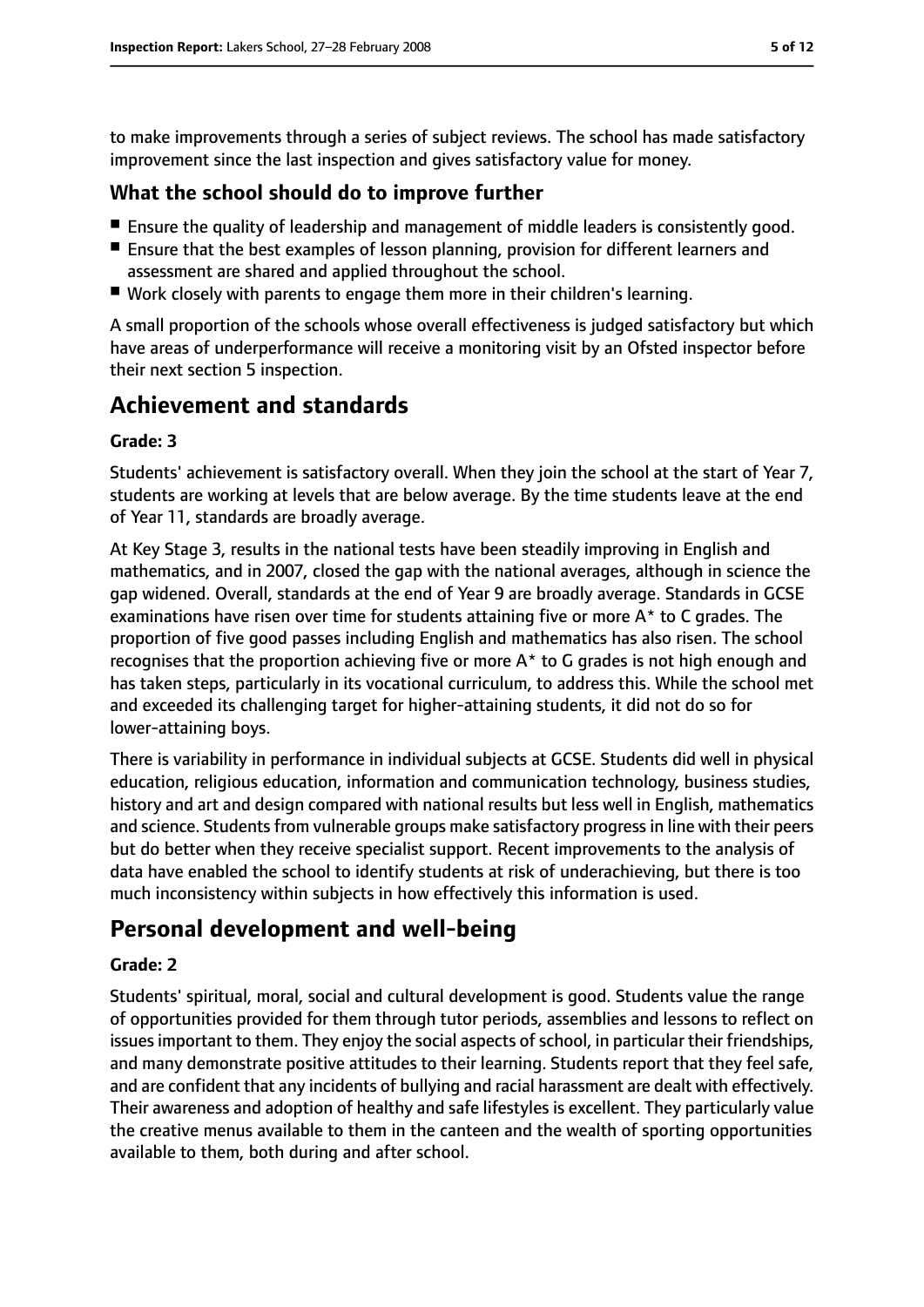Behaviour in lessons and around the school is satisfactory. The number of exclusions is falling, although a significant minority of parentsidentified behaviour as an area of concern. Attendance levels are satisfactory and are broadly in line with the national average. The school council is very active. Students welcome the outstanding opportunitiesthey have to contribute to decision making, for example, the new school uniform, curriculum changes and observation of teaching. Senior students take responsibility as prefects. Most students in school contribute to the school and wider community through fundraising events for charities and global links, for example, with Kenya. Careers education, work experience and the development of enterprise and business understanding prepare students well for their future lives. However, the strategies to improve the basic skills of all learners in order to prepare them for the world of work have had insufficient impact on standards so far.

# **Quality of provision**

## **Teaching and learning**

#### **Grade: 3**

Teaching and learning are satisfactory but there is too much variation in the ways teachers plan and deliver lessons to meet the different needs of students. The most effective planning occurs where teachers use assessment to inform lessons and where a range of stimulating activities is employed to enable all learners to make good progress. Similarly, where teaching assistants are used well, their work is included in lesson planning. For example, the specialist provision for students with learning difficulties and/or disabilities ensures these learners are well supported.

In the most exciting lessons, students were asked to react spontaneously to emotions inspired by music, or where they had made castles and brought them in, to talk about them. However, one teaching group which experienced such stimulating teaching went on to another lesson where they were given undemanding exercises to carry out that had little relevance to their lives or to the topic in hand. In this lesson they had little idea of how well they were doing or how to improve. Behaviour was excellent in the most effective lessons but elsewhere there was too much student chatter and an informality that did not show sufficient respect for teachers. The monitoring of teaching, although well set up, has not yet resulted in a uniform good quality across the school.

#### **Curriculum and other activities**

#### **Grade: 2**

The good curriculum provides opportunities for students to follow both academic and work-related pathways as they progress through the school. A small number of students pursue courses in local colleges or with employers, which can lead to young apprenticeships. Students' choices are informed by visits to local employers, with whom the school enjoys very good relationships. A number of external agencies, such as 'Forest Partnerships', run projects that broaden students' horizons. The number taking modern foreign languages at GCSE is very small and of concern to the school. Most students follow an academic route and they have a good range of subjects from which to choose. The school offers a programme of guidance to help with their option choices, but this does not always result in choices that lead to good achievement.

The programme of enrichment activities is broad and includes a wide range of sporting fixtures and fitness-related clubs as well as business and cultural pursuits. There are choirs, including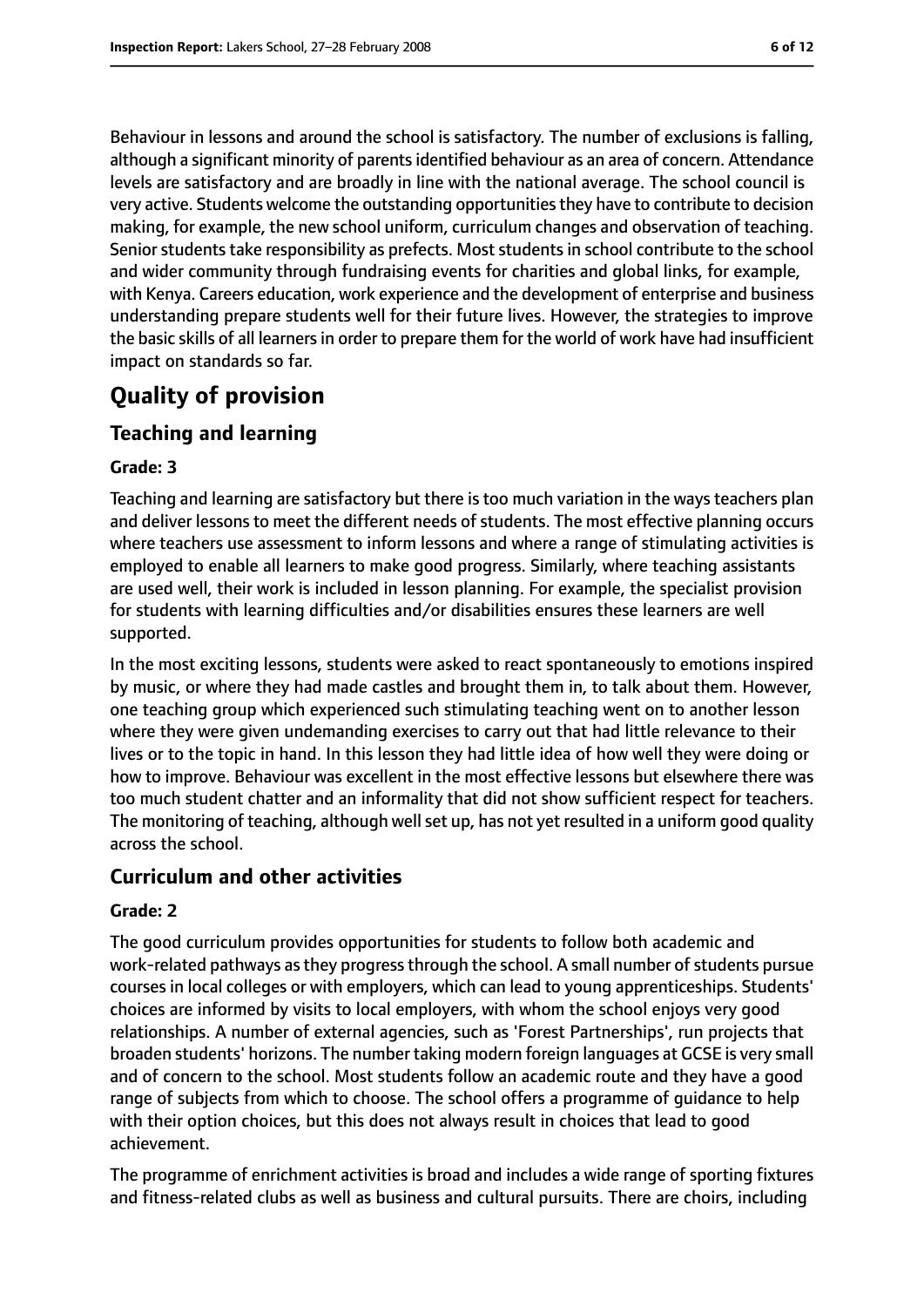a rugby choir, trips abroad and arts events. These are well attended. The school has links with Kenya and has very good relationships with its feeder primary schools, where Year 7 students act as mentors. Students are encouraged to become involved with the development of the Lakers' curriculum; they have reviewed and reported on this aspect. An innovative '7 UP' project for Year 7 lets students take the lead in exploring topics of personal interest to them, such as their own identity.

### **Care, guidance and support**

#### **Grade: 2**

The quality of care, guidance and support is good overall. Pastoral support is outstanding. Links with outside agencies are excellent and the school runs many projects to help specific groups of students. For example, the Connexions service provides a wide range of support and quidance for students, and particularly those who are disaffected, to help them consider options and vocations. An outstanding system of induction and links with primary schools and the neighbouring further education college ensure that there is a good start for all students. Those with learning difficulties and/or disabilities are identified early on in their school life and support programmes implemented. Child protection is taken very seriously and secure records are kept. Health and safety procedures are systematic and rigorous.

Academic guidance and support are satisfactory. Although teachers have access to a good range of information about students' academic capabilities, systems to monitor progress and provide good academic guidance are not applied consistently across teams. As a result, not all students make rapid progress towards challenging targets. Most students are aware of how well they are progressing in their learning but the quality of teachers' marking and the help it gives to students to improve their work, although satisfactory, is too variable.

# **Leadership and management**

#### **Grade: 3**

The headteacher is held in high esteem in both the school and the local community. Her energy and commitment have helped to steer the school through a difficult period of change. Recent staffing issues have been addressed in a sensitive but robust manner. She has led the creation of a very caring environment, which successfully promotes students' personal development and well-being. The senior leadership team is broadly accurate in evaluating the school's strengths and weaknesses and is strongly committed to raising standards and achievement. Significant improvements have been implemented to systems and procedures for assessing the level of students' standards and for tracking the progress they make. Adjustments have been made to the curriculum to extend the learning opportunities for all students. There are clear lines of management between senior team members, team leaders and teaching and non-teaching staff. These are characterised by open discussion, sharing of information and regular monitoring and review of performance.

The impact that these procedures are having is evident in, for example, the improvements to standards in Key Stage 4 and improved achievement overall in Key Stage 3 and Key Stage 4. However, the rate of improvement is slower than might be expected because of inconsistencies in the way that policies and procedures are applied at team-leader level. The effectiveness of procedures to monitor and evaluate the quality of teaching and learning is variable and some lack rigour. Where a team is led and managed well, students' rate of progress is good. In teams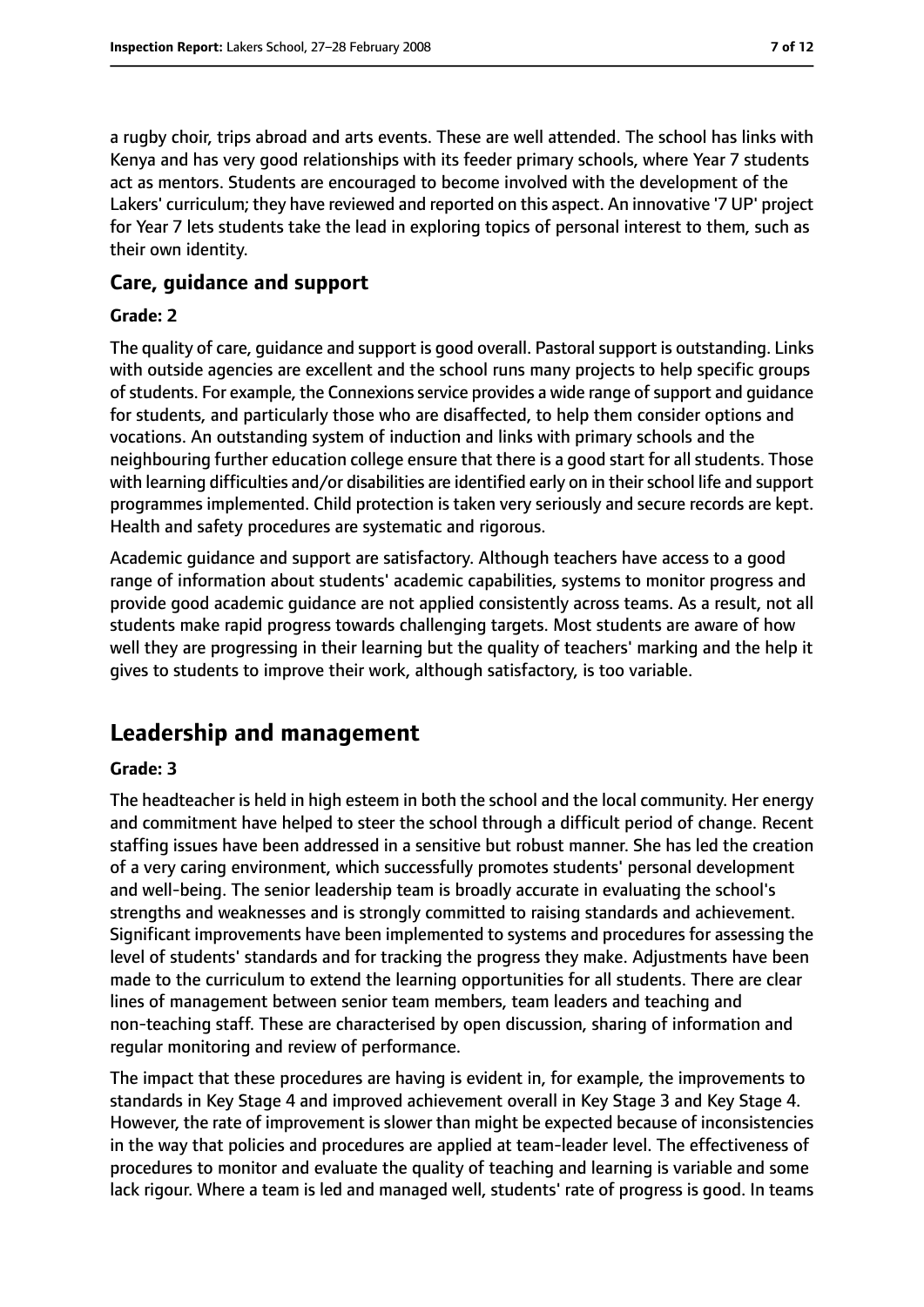where leadership is less effective, learning is not so motivating and lower-attaining students in particular do not always enjoy lessons. The school's resources are generally used effectively and efficiently to ensure that students are well taught. External services and outside agencies are used particularly well, for instance, during transition from primary to secondary school and in career guidance. Governance is good. Governors work hard for the school and as a team they offer critical support to hold the school to account.

The school has only held specialist status in business and enterprise since September 2007 and so it is too early to judge the impact of the provision.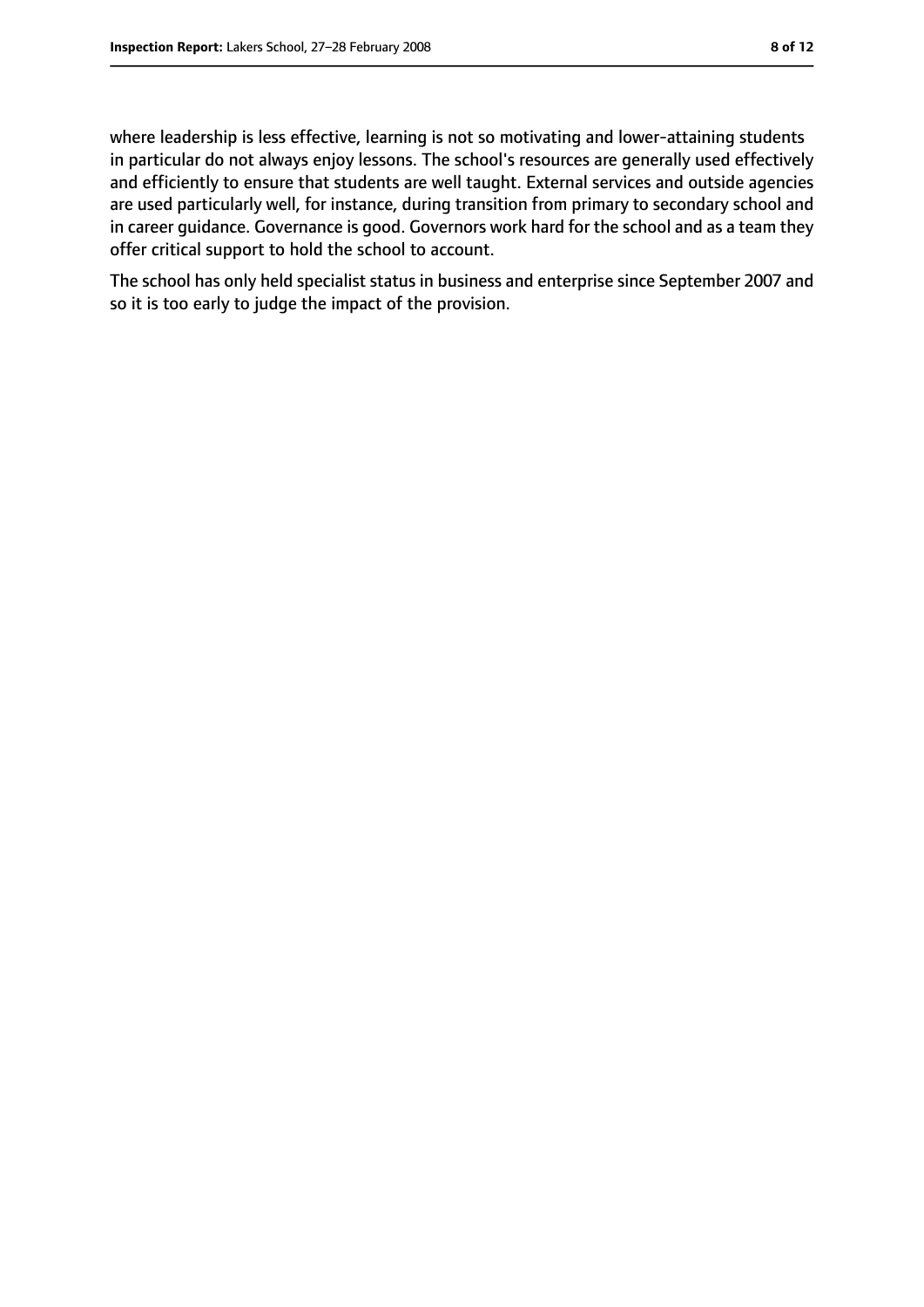**Any complaints about the inspection or the report should be made following the procedures set out in the guidance 'Complaints about school inspection', which is available from Ofsted's website: www.ofsted.gov.uk.**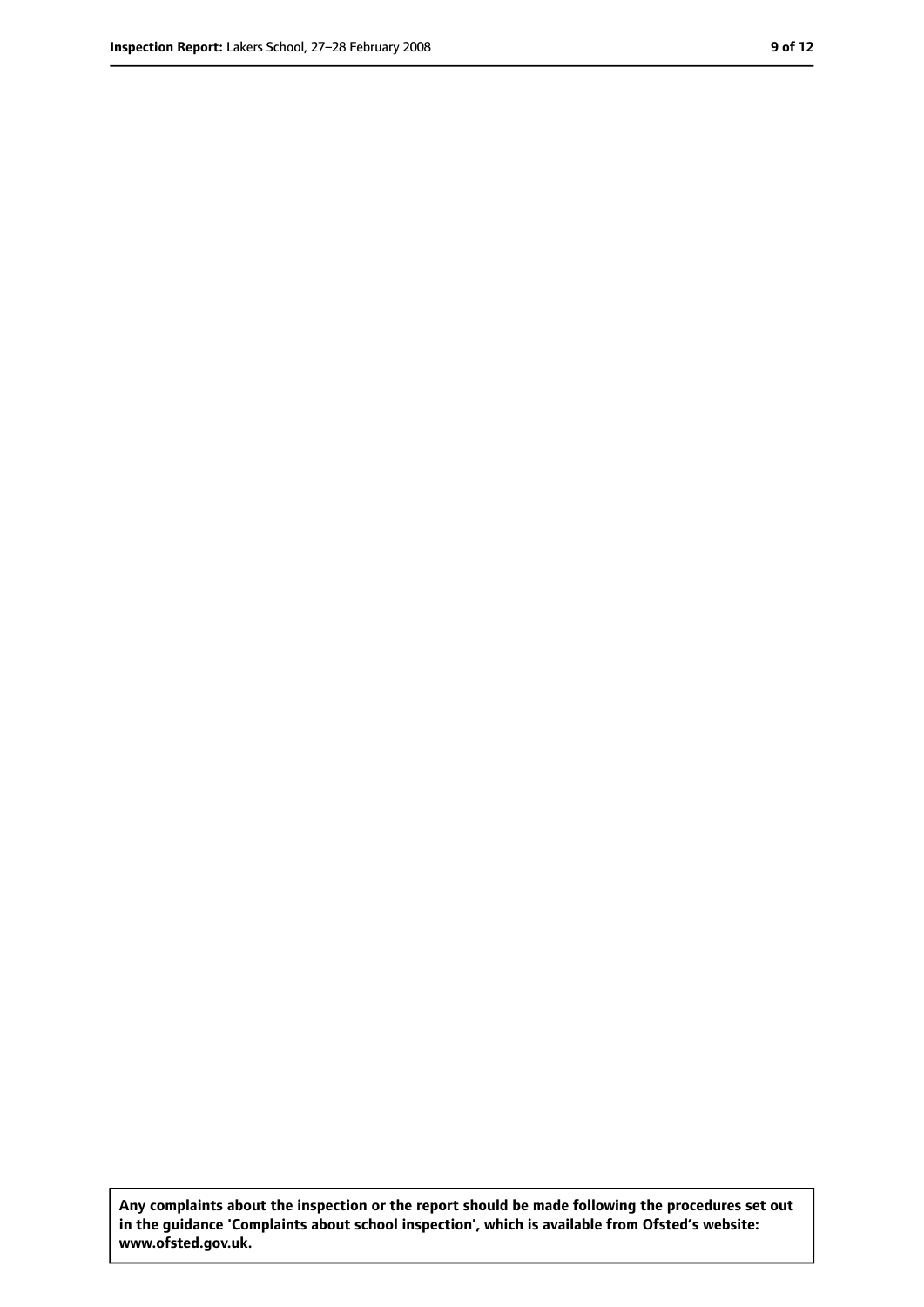#### **Annex A**

# **Inspection judgements**

| $\lq$ Key to judgements: grade 1 is outstanding, grade 2 good, grade 3 satisfactory, and | <b>School</b>  |
|------------------------------------------------------------------------------------------|----------------|
| arade 4 inadequate                                                                       | <b>Overall</b> |

## **Overall effectiveness**

| How effective, efficient and inclusive is the provision of education, integrated<br>care and any extended services in meeting the needs of learners? |     |
|------------------------------------------------------------------------------------------------------------------------------------------------------|-----|
| Effective steps have been taken to promote improvement since the last<br>inspection                                                                  | Yes |
| How well does the school work in partnership with others to promote learners'<br>well-being?                                                         |     |
| The capacity to make any necessary improvements                                                                                                      |     |

## **Achievement and standards**

| How well do learners achieve?                                                                               |  |
|-------------------------------------------------------------------------------------------------------------|--|
| The standards <sup>1</sup> reached by learners                                                              |  |
| How well learners make progress, taking account of any significant variations between<br>groups of learners |  |
| How well learners with learning difficulties and disabilities make progress                                 |  |

## **Personal development and well-being**

| How good is the overall personal development and well-being of the<br>learners?                                  |   |
|------------------------------------------------------------------------------------------------------------------|---|
| The extent of learners' spiritual, moral, social and cultural development                                        |   |
| The extent to which learners adopt healthy lifestyles                                                            |   |
| The extent to which learners adopt safe practices                                                                |   |
| How well learners enjoy their education                                                                          | 3 |
| The attendance of learners                                                                                       |   |
| The behaviour of learners                                                                                        |   |
| The extent to which learners make a positive contribution to the community                                       |   |
| How well learners develop workplace and other skills that will contribute to<br>their future economic well-being |   |

#### **The quality of provision**

| How effective are teaching and learning in meeting the full range of the<br>learners' needs?          |  |
|-------------------------------------------------------------------------------------------------------|--|
| How well do the curriculum and other activities meet the range of needs<br>and interests of learners? |  |
| How well are learners cared for, guided and supported?                                                |  |

 $^1$  Grade 1 - Exceptionally and consistently high; Grade 2 - Generally above average with none significantly below average; Grade 3 - Broadly average to below average; Grade 4 - Exceptionally low.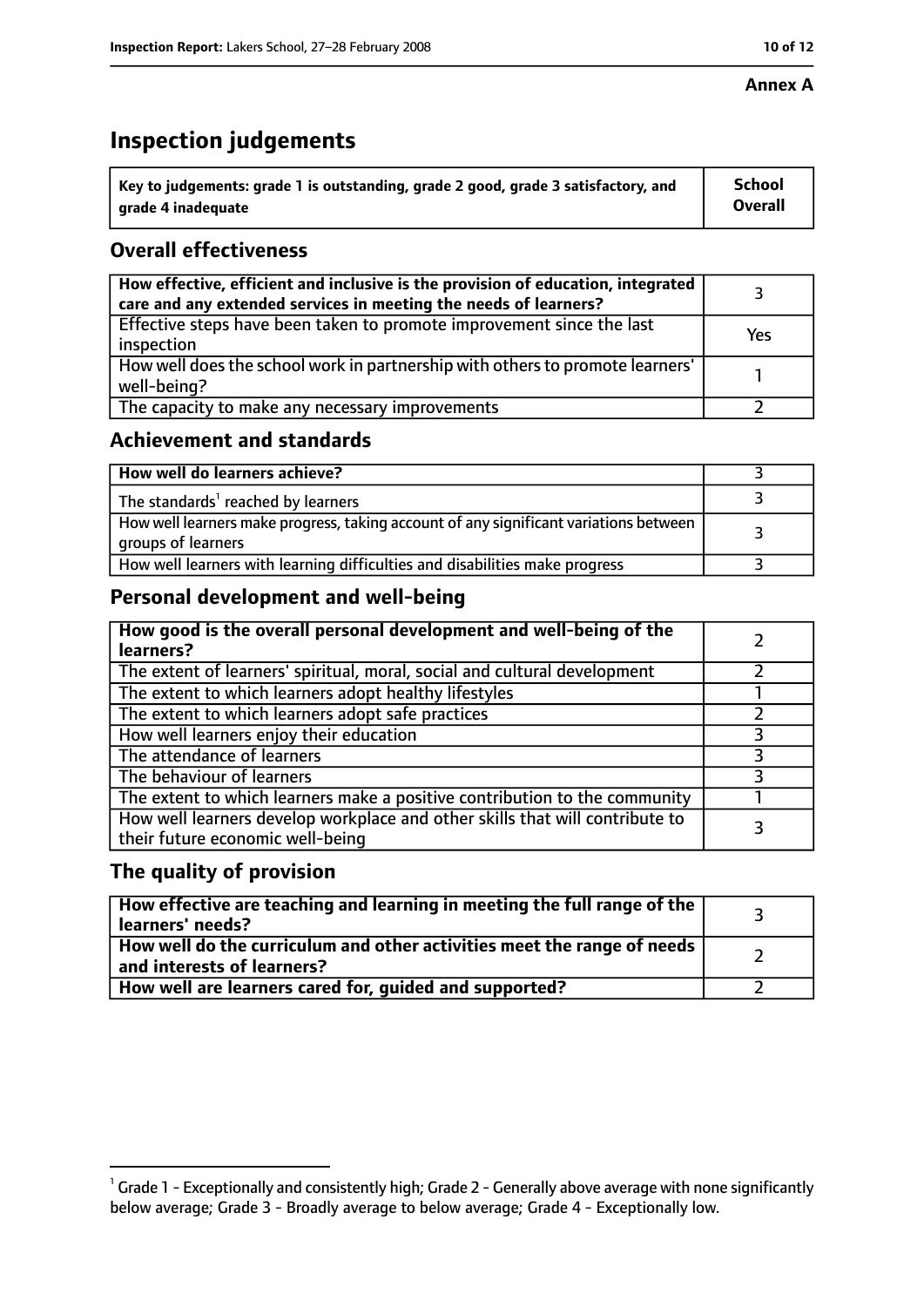# **Annex A**

# **Leadership and management**

| How effective are leadership and management in raising achievement<br>and supporting all learners?                                              | 3   |
|-------------------------------------------------------------------------------------------------------------------------------------------------|-----|
| How effectively leaders and managers at all levels set clear direction leading<br>to improvement and promote high quality of care and education |     |
| How effectively leaders and managers use challenging targets to raise standards                                                                 | 3   |
| The effectiveness of the school's self-evaluation                                                                                               |     |
| How well equality of opportunity is promoted and discrimination tackled so<br>that all learners achieve as well as they can                     | 3   |
| How effectively and efficiently resources, including staff, are deployed to<br>achieve value for money                                          | 3   |
| The extent to which governors and other supervisory boards discharge their<br>responsibilities                                                  |     |
| Do procedures for safequarding learners meet current government<br>requirements?                                                                | Yes |
| Does this school require special measures?                                                                                                      | No  |
| Does this school require a notice to improve?                                                                                                   | No  |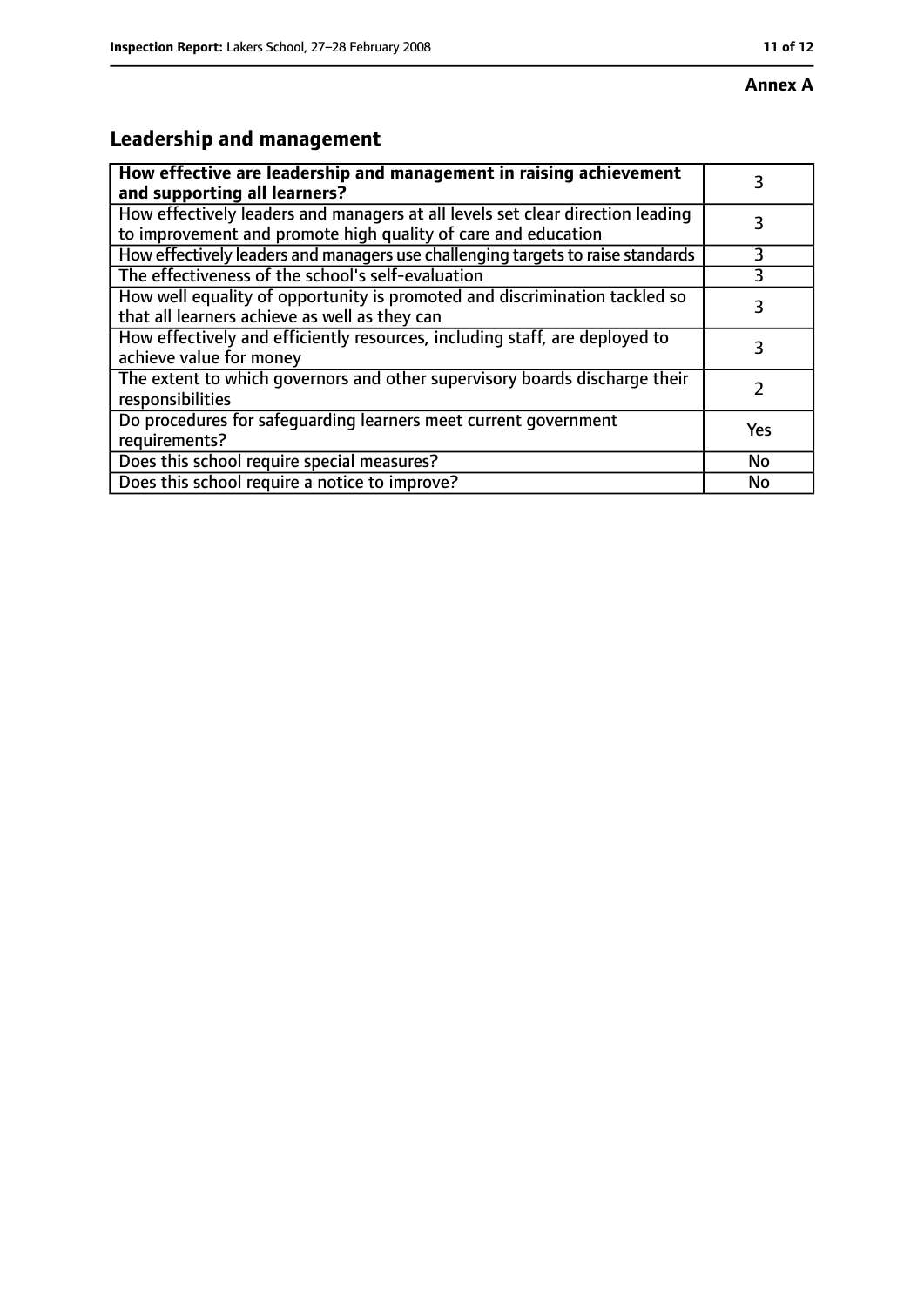## **Text from letter to pupils explaining the findings of the inspection**

Dear Students

Inspection of Lakers School, Coleford, Gloucestershire GL16 7QW

You will know that we recently came to inspect your school, and we thought you would like to know what we have said in our report.

Thank you very much to those of you who took time to speak to us about your school and to help us find our way around.

Overall, we think the school is providing a satisfactory standard of education. The progress you make in your achievement at school is also satisfactory. We have seen a number of excellent features that the school does really well, such as the partnerships with other local schools and colleges and the way you are looked after in school. You do your bit too through the outstanding way you lead healthy lifestyles and take responsibilities, for example, having a say on the new curriculum and the school uniform. We think that overall, your personal development and well-being is good.

We have suggested three things to your leaders which we feel will help the school to make further improvements. First, to make sure that all the subjects you study are organised as well as the very best. Second, to take steps to ensure that all your lessons are as good as those that are well matched to your needs and are made enjoyable by exciting activities. Finally, we have asked the school to work closely with all your parents and carers to involve them as much as possible in your learning.

I hope you will play your part in helping the school to improve further. May I take the opportunity to wish you every success in your future careers.

Yours sincerely

Mark Sims (Her Majesty's Inspector)